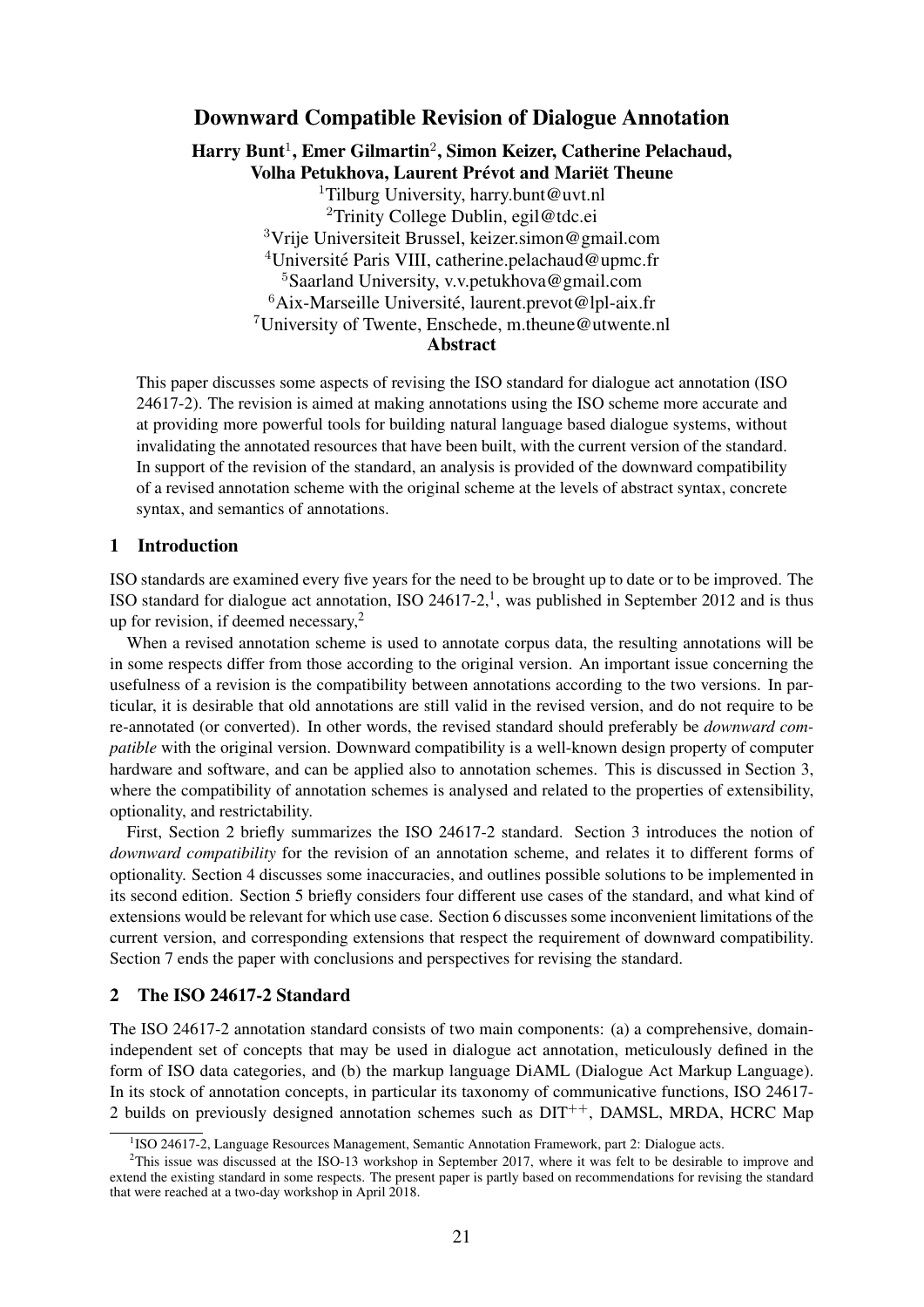Task, Verbmobil, SWBD-DAMSL, and DIT.<sup>3</sup> The ISO 24617-2 scheme supports semantically richer annotations than most of its predecessors in including the following aspects:

- Dimension: The ISO scheme supports multidimensional annotation, i.e. the assignment of multiple communicative functions to dialogue segments; following  $DT^{++}$ , an explicitly defined notion of 'dimension' is used that corresponds to a certain category of semantic content. Nine orthogonal dimensions are defined: (1) *Task:* dialogue acts that move forward the task or activity which motivates the dialogue; (2-3) *Feedback*, divided into *Auto-* and *Allo-Feedback*: acts providing or eliciting information about the processing of previous utterances by the current speaker or by the current addressee, respectively; (4) *Turn Management:* activities for obtaining, keeping, releasing, or assigning the right to speak; (5) *Time Management:* acts for managing the use of time in the interaction; (6) *Discourse Structuring:* dialogue acts dealing with topic management or otherwise structuring the dialogue; (7-8) *Own-* and *Partner Communication Management:* actions by the speaker to edit his current contribution or a contribution of another speaker; (9) *Social Obligations Management:* dialogue acts for dealing with social conventions such as greeting, apologizing, and thanking.
- Qualifiers for expressing that a dialogue act is performed conditionally, with uncertainty, or with a particular sentiment.
- Dependence relations for semantic dependences between dialogue acts, e.g. question-answer (functional dependence), or for relating a feedback act to the utterance(s) that the act reacts to (feedback dependence).
- Rhetorical relations , for example for indicating that the performance of one dialogue act explains that of another dialogue act.

The ISO schema defines 56 communicative functions, which are listed in Appendix A. Some of these are specific for a particular dimension; for instance *Turn Take* is specific for Turn Management; *Stalling* for Time Management, and *Self-Correction* for Own Communication Management. Other functions can be applied in any dimension; for example, *You misunderstood me* is an *Inform* in the Allo-Feedback dimension. All types of question, statement, and answer can be used in any dimension, and the same is true for commissive and directive functions, such as *Offer, Suggest,* and *Request*. Such functions are called *general-purpose* functions; the former *dimension-specific* functions.

ISO 24617-2 annotations assume that a dialogue act has seven components: a sender, a set of one or more addressees, zero or more other participants, a dimension, a communicative function, possibly one or more functional or feedback dependence relations (depending on the type of dialogue act), possibly one or more qualifiers, and possibly one or more rhetorical relations to other dialogue acts.



Figure 1: Abstract and concrete syntax, and semantics

The DiAML markup language was designed in accordance with the ISO Linguistic Annotation Framework  $(LAF)^4$  and the ISO Principles of Semantic Annotation (ISO 24617-6).<sup>5</sup> LAF distinguishes between *annotations* and *representations*: 'annotation' refers to the linguistic information that is added to segments of language data, independent of format; 'representation' refers to the rendering of annotations in a particular format.

Following the ISO Principles, this distinction is implemented in the DiAML definition by distinguishing an *abstract syntax* that specifies a class of *annotation structures* as set-theoretical

<sup>3</sup> See Bunt (2007); Allen & Core (1997); Dhillon et al. (2004); Anderson et al. (1991); Alexandersson et al. (1998); Jurafsky et al. (1997); and Bunt (1994; 2000), respectively.

<sup>4</sup> ISO 24612:2010; see also Ide & Romary (2004).

<sup>&</sup>lt;sup>5</sup>ISO 24617-6; see also Bunt (2015).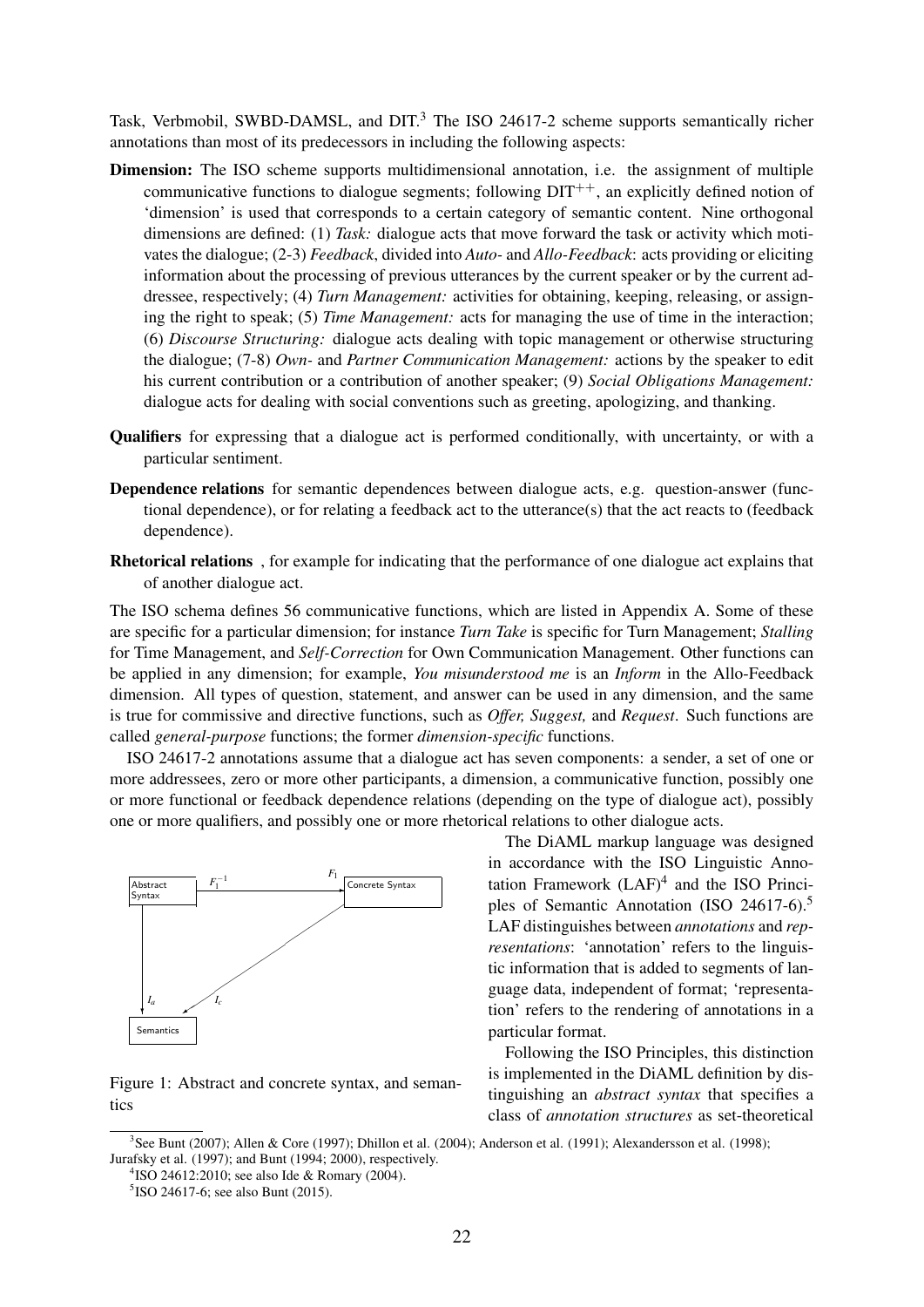constructs, like pairs and triples of concepts, and a *concrete syntax* that specifies a rendering of these annotation structures in a particular format. A representation format is defined called DiAML-XML, which uses abbreviated XML-expressions. The annotations have a semantics which is defined for the abstract syntax (see Fig. 1), thus allowing alternative representation formats to share the same semantics.

According to ISO 24617-2, dialogue acts are expressed by 'functional segments', defined as *minimal stretches of communicative behaviour that have a communicative function and a semantic content*, 'minimal' in the sense of excluding material that does not contribute to the expression of the dialogue act. Functional segments may be discontinuous, may overlap, and may contain parts contributed by different speakers.

Example (1) shows a DiAML-XML annotation representation. It illustrates among other things the annotation of relations between dialogue acts: a rhetorical relation (Elaboration) between the dialogue acts in utterances 1 and 3, a functional dependence relation between the question in 2 and the answer in 3, and a feedback dependence relation between the dialogue acts in utterances 3 and 4.

- 1. G: go south and you'll pass some cliffs on your right
- (1) 2. F: uhm... straight south?<br>3. G: yes, passing some add
	- G: yes, passing some adobe huts on your left
	- 4. F: oh okay

Functional segments:

 $fs1 = o$  south and you'll pass some cliffs on your right

 $fs2 = uhm...$ 

 $fs3 = straight south?$ 

 $fs4 = yes$ 

fs5 = passing some adobe huts on your left

 $fs6 = oh$  okay

<diaml xmlns="http://www.iso.org/diaml">

- <dialogueAct xml:id="da1" target="#fs1" sender="#g" addressee='#f" dimension="task" communicativeFunction="instruct"/>
- <dialogueAct xml:id="da2" target="#fs2" sender="#f" addressee="#g" dimension="turnManagement" communicativeFunction="turnTake"/>

<dialogueAct xml:id="da3" target="#fs2" sender="#f" addressee="#g" dimension="timeManagement" communicativeFunction="stalling"/>

- <dialogueAct xml:id="da4" target="#fs3" sender="#f" addressee="#g" dimension="autoFeedback" communicativeFunction="question"/>
- <dialogueAct xml:id="da5" target="#fs4" sender="#g" addressee="#f" dimension="alloFeedback" communicativeFunction="answer" functionalDependence="#da4"/>
- <dialogueAct xml:id="da6" target="#fs5" sender="#g" addressee="#f" dimension="task" communicativeFunction="inform"/>

<rhetoricalLink dact="#da6" rhetoAnteceden="#da1" rhetoRel="elaboration"

- <dialogueAct xml:id="da7" target="#fs6" sender="#f" addressee="#g" dimension="autoFeedback" communicativeFunction="autoPositive" feedbackDependence="#da1 #da6"/>
- </diaml>

## 3 Formal Properties of Schema Revision

#### 3.1 Compatibility, Optionality, Extensibility, and Restrictibility

Designing a revised version of the ISO 24617-2 standard in a downward compatible way is greatly facilitated by the *extensibility* of the original version, which means that it allows its stock of concepts to be extended with additional concepts. ISO 24617-2 is extensible in four respects:

• Dimensions: Due to the orthogonality of the set of dimensions, additional dimensions may be introduced as long as they are orthogonal to the already existing dimensions and to each other.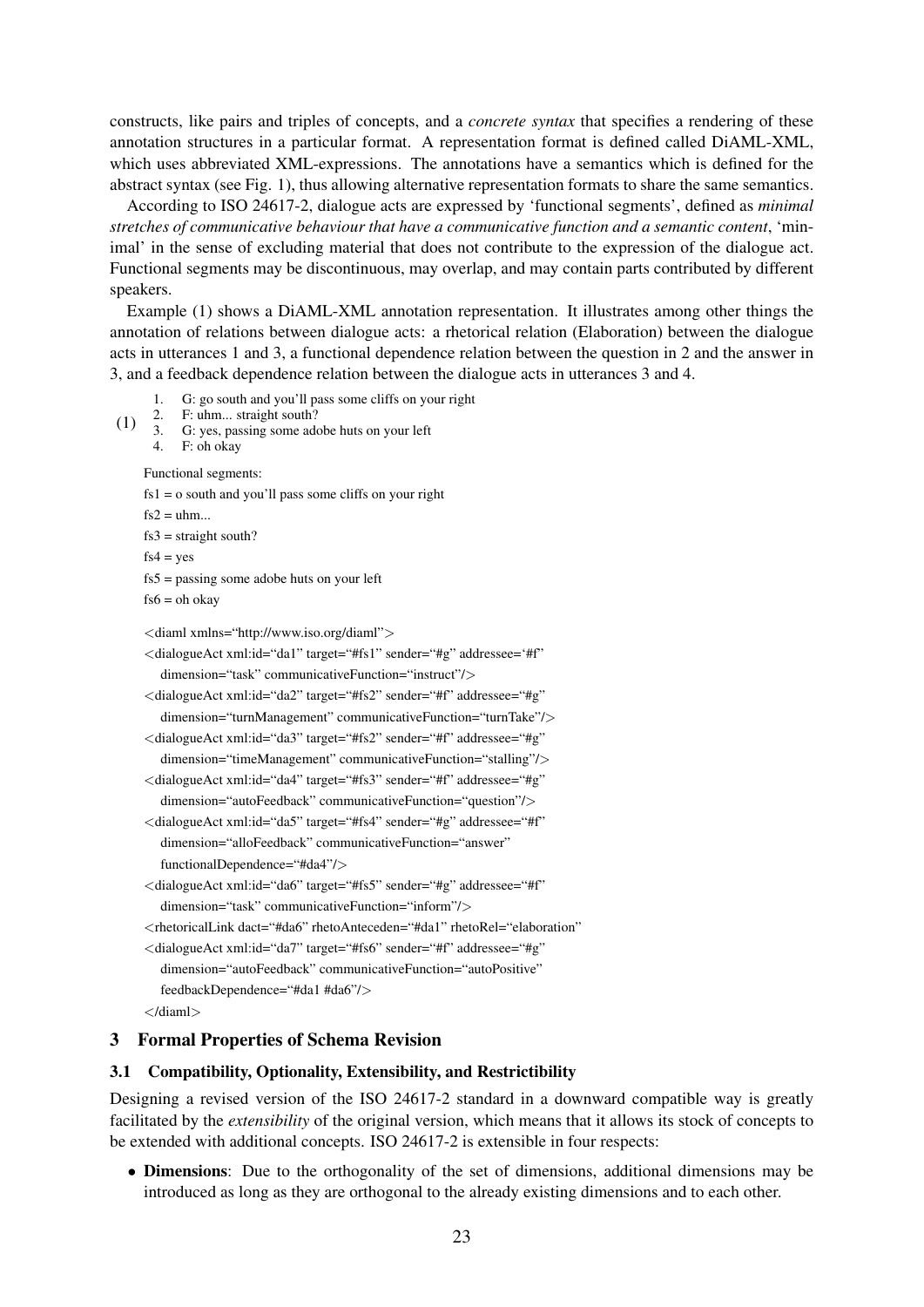- Communicative functions: The taxonomy of communicative functions defined in the standard expresses the semantic relations between functions: dominance relations express different degrees of specialization; and sister relations express mutually exclusivity of functions. Communicative functions may be added to the taxonomy as long as they respect these relations.
- Qualifiers: Like dimensions, due to the orthogonality of the qualifier attributes and their values.
- Rhetorical relations: The ISO standard does not specify a particular set of relations, but allows any such set to be plugged in.

The extensibility of ISO 24617-2 is in turn facilitated by the *optionality* of some of its components. Following the ISO Principles of semantic annotation, three types of optionality can be distinguished:

- Type I (semantic optionality): a component that a certain type of annotation structure may contain, but does not have to. If it does contain that component then this provides extra information, compared to the case where it does not. Example: the specification of a set of 'other participants' for a dialogue act.
- Type II (syntactic optionality): a component may be but does not need to be specified in annotation representations, since it has a default value in the abstract syntax, which is assumed in the encoded annotation structure if it is not specified. Example: the polarity in the annotation of an event by means of an <event> element in ISO-TimeML.
- Type III (uninterpreted optionality): a component may be specified in annotation representations but does not encode anything in the abstract syntax, and thus has no semantic interpretation (but the component may be useful for an annotation process or for other purposes). Example: the indication of the part of speech of an event description by means of an  $\le$ event $>$  element in ISO-TimeML.



Figure 2: Optionality in abstract and concrete syntax, and semantics

These distinctions can be made precise in terms of the abstract and concrete syntax of annotations and their semantics, as shown in Figure 2, where two versions of an annotation scheme are considered, with abstract syntax specifications  $AS_1$  and  $AS_2$ , two semantic specifications by means of the interpretation functions  $I_{a1}$  and  $I_{a2}$ , and two concrete syntax specifications  $CS_1$  and  $CS_2$ . The encoding and decoding functions  $F_1$ ,  $F_1^{-1}$ ,  $F_2$ , and  $F_2^{-1}$  relate the structures generated by the two abstract and concrete syntax specifications, respectively, and define the semantics of concrete representations by means of the composite functions  $I_{c1} = I_{a1} \circ F_1^{-1}$  and  $I_{c2} = I_a \circ F_2^{-1}$ .

Let  $\alpha$  be an annotation structure generated by  $AS_1$ , with encoding  $F_1(\alpha) = \beta$ . Let  $\delta_a$  be an optional addition to  $\alpha$  according to the abstract syntax AS<sub>2</sub>, forming the annotation structure designated by  $\alpha + \delta_a$ , and let  $\delta_c$  be the corresponding element in the concrete syntax  $CS_2$ , forming an annotation representation designated by  $\beta + \delta_c$ .

Semantic optionality (Type I) can now be defined formally as the case where  $\delta_c$  represents additional semantic information:

(2)  $F^{-1}(\beta + \delta_c) = \alpha + \delta_a$  $I_c(\beta + \delta_c) = I_a(F^{-1}(\beta + \delta_c)) = I_a(\alpha + \delta_a)$ 

Syntactic optionality (Type II) is the case that an optional addition  $\delta_c$  in a representation  $\beta + \delta_c$  (such as polarity="positive") indicates that the abstract annotation structure  $\alpha[\delta_a]$  that it encodes, includes its default value  $\delta_{ad}$ :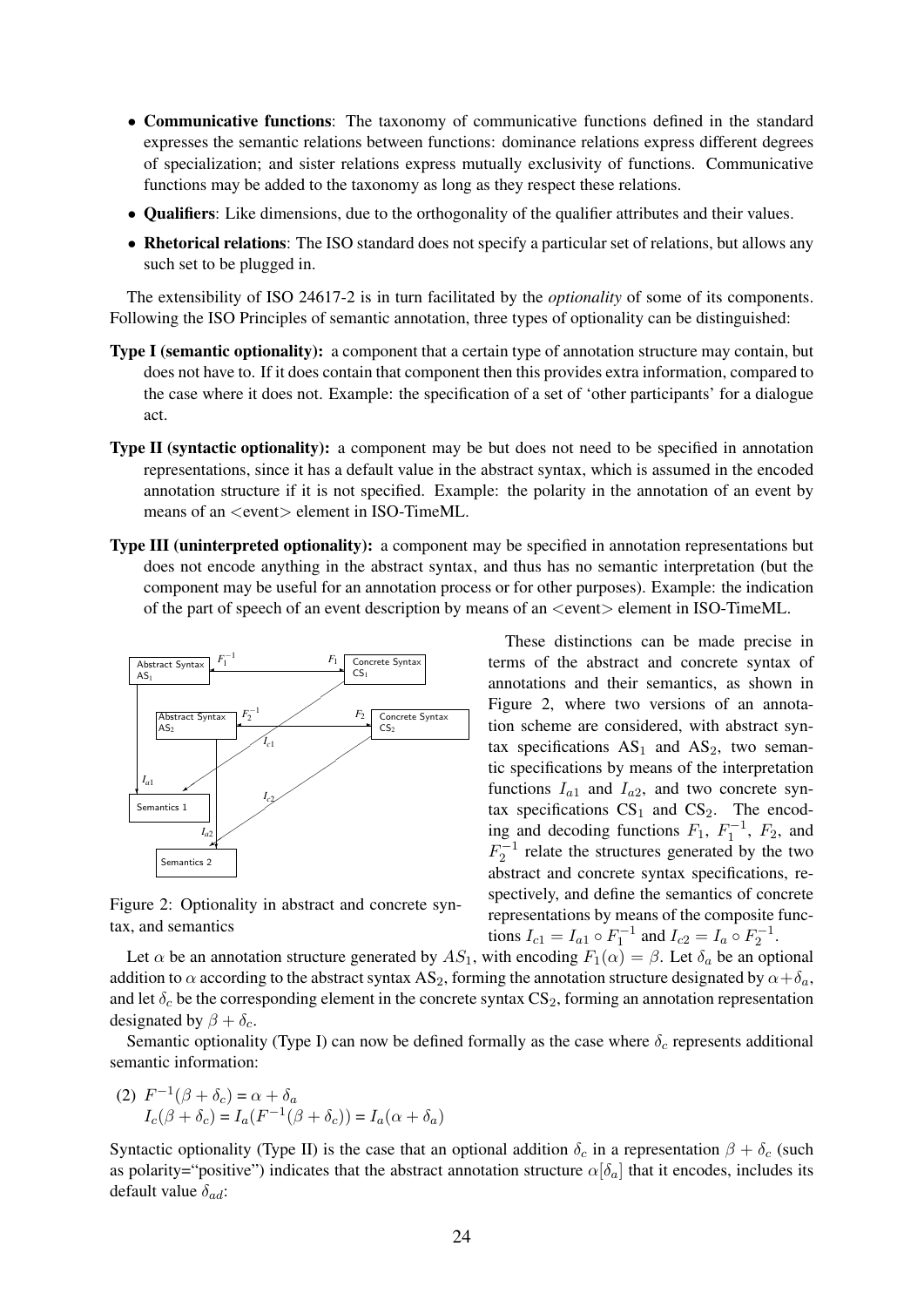(3)  $F^{-1}(\beta + \delta_c) = \alpha[\delta_{ad}]$  $I_c(\beta + \delta_c) = I_a(F^{-1}(\beta)) = I_a(\alpha[\delta_{ad}])$ 

Finally, uninterpreted optionality (Type III) is the case where the representation with the optional element encodes the same semantic information as the structure without the optional element, not requiring a default value in the abstract annotation structure:

(4)  $F^{-1}(\beta + \delta_c) = F^{-1}(\beta)$  $I_c(\beta + \delta_c) = I_a(F^{-1}(\beta + \delta_c)) = I_a(F^{-1}(\beta)) = I_a(\alpha)$ 

The following elements of ISO 24617-2 are optional in one of these three senses:

- Qualifiers: The qualifier attributes *Certainty* and *Conditionality* have default values ('certain' and 'unconditional', respectively), hence they form a Type II optionality. The attribute *Sentiment* has no values defined; in this respect the annotation scheme is extensible: any set of values may be used. If this set contains a default value; then the specification of that value is an optionality of Type II; for all other values it is of Type I, since the semantics is defined (in terms of predicates used in information state updates, see Bunt, 2014).
- Rhetorical relations: If specified, these add semantic information about relations between dialogue acts or their semantic content. There is no 'default' rhetorical relation, hence this is a Type I optionality.

ISO 24617-2 currently has no cases of Type III optionality, but its revision is expected to have some.

Annotation schemes are usually considered only at the level of concrete syntax, and have no abstract syntax or semantics. Notions such as extensibility are thus typically considered only at that level, in terms of adding attributes and/or values to XML elements. In the 3-layer architecture of DiAML, extensibility must be considered at all three levels; extending the representations defined by the concrete syntax is only semantically significant if the corresponding extensions are introduced in the abstract syntax, and their semantic interpretation is defined. Since this is technically nontrivial, user-defined extensions are typically Type III optional, and are disregarded by software that interprets the annotations.

The converse of extensibilty is the *'restrictability'* of an annotation scheme: the possibility to not use the entire stock of concepts offered by the scheme, but only a subset. ISO 24617-2 is restrictable in its set of dimensions and its set of communiative functions; as the official description of the standard in the ISO 24617-2:2012 document stipulates:

- *"A dimension and the corresponding set of dimension-specific communicative functions may be left out; by virtue of the orthogonality of the set of core dimensions, this has no influence on the remaining dimensions."*
- *"Communicative functions may be left out for which there is a less specific function in the taxonomy"*

In order to ensure that desirable extensions of ISO 24617-2 are well-defined at all three levels, it seems attractive to define such extensions in ISO 24617-2 Edition 2 while insisting on its restrictability, thus supporting the use of additional dimensions and communicative functions with a well-defined semantics without making their use obligatory.

## 3.2 Constraints on Revisions

Figure 3 shows the three levels of an Edition 1 annotation scheme and a revised version, Edition 2 with the functions  $A_{12}$ ,  $S_{12}$ , and  $C_{12}$  which describe the revision at each level, i.e. if  $\alpha_1$  is an Edition 1 annotation structure, then  $A_{12}(\alpha_1)$  is the revised annotation structure, and similarly at the other levels.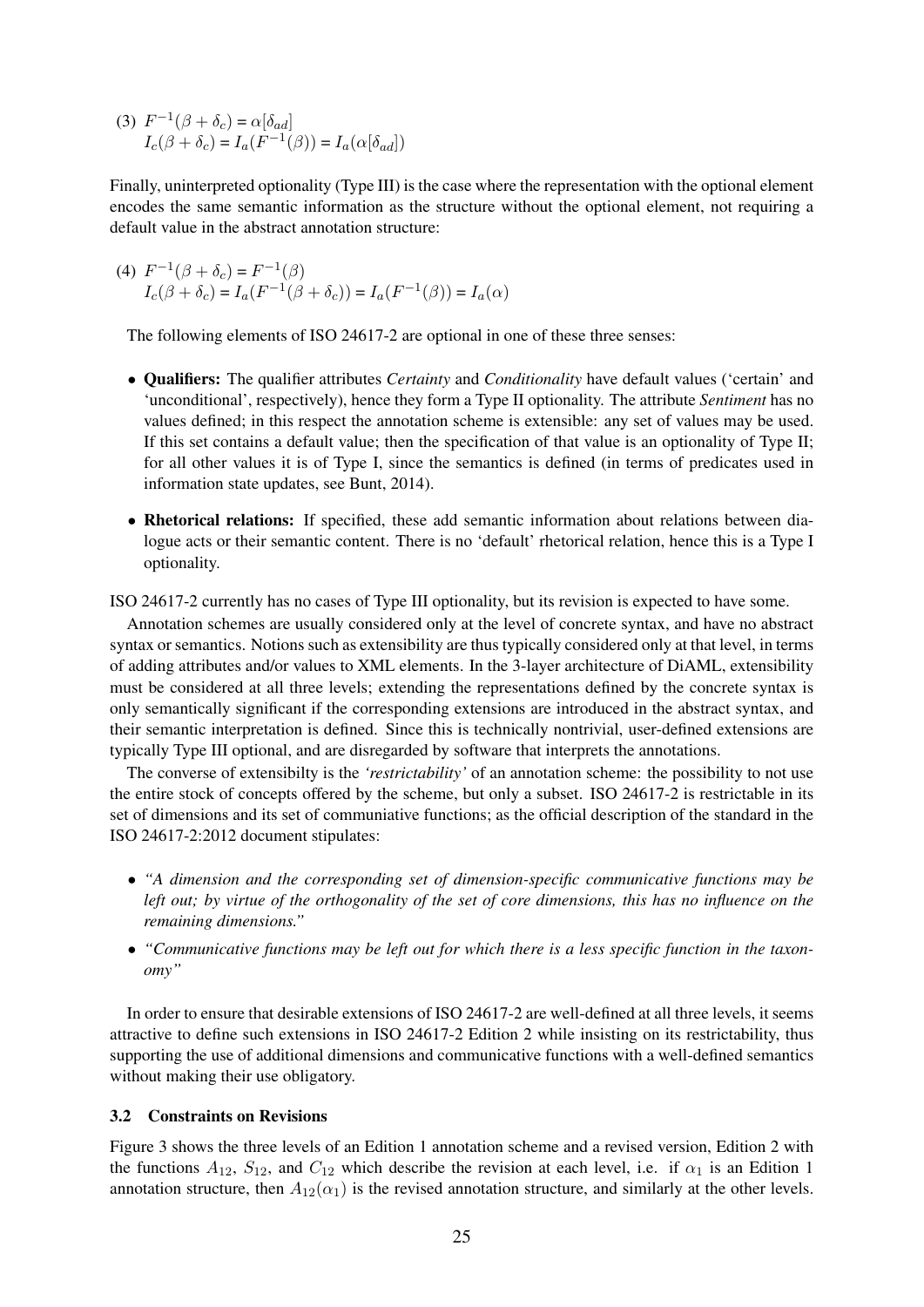

Figure 3: Annotation schema revision in abstract and concrete syntax, and semantics

Note that the revised representation of an Edition 1 annotation structure  $\alpha_1$  can be computed in two ways: (1) by applying the Edition 2 encoding function  $F_2$  to the revised annotation structure  $A_{12}(\alpha_1)$ , and (2) by applying the representation revision function  $C_{12}$  to the Edition 1 representation  $F_1(\alpha_1)$ . The result should in both cases of course be the same:

$$
(5) F_2(A_{12}(\alpha_1)) = C_{12}(F_1(\alpha_1)).
$$

Since this is true for any Edition 1 annotation structure  $\alpha_1$ , a requirement on consistent revision is that the function compositions  $F_2 \circ A_{12}$ and  $C_{12} \circ F_1$  are identical:

$$
(6) F_2 \circ A_{12} = C_{12} \circ F_1.
$$

Similarly, two ways of computing the Edition 2 meaning of an Edition 1 annotation structure are: (1) computing its Edition 1 meaning  $I_{a1}(\alpha_1)$  according to Edition 1 and applying the semantic revision function  $S_{12}$ , and (2) determining the revised annotation structure  $A_{12}(\alpha_1)$  and computing its Edition 2 meaning by applying the interpretation function  $I_{a2}$ . Again, the result should in both cases be the same:

(7) 
$$
S_{12}(I_{a1}(\alpha_1)) = I_{a2}(A_{12}(\alpha_1))
$$

Since this is true for any Edition 1 annotation structure  $\alpha_1$ , a second consistency requirement on annotation schema revision is:

$$
(8) S_{12} \circ I_{a1} = I_{a2} \circ A_{12}
$$

#### 3.3 Downward Compatible Revision

1 the functions  $A_{12}$  and  $S_{12}$  are the identity function, and the interpretation functions  $I_{a1}$  and  $I_{a2}$  assign Whether an annotation according to the original standard ('Edition 1') is valid according to its revised version ('Edition 2'), should be considered at all three levels of the definitions: abstract syntax, concrete syntax, and semantics. An Edition 1 annotation structure  $\alpha_1$  is valid according to Edition 2 if and only if (1) it belongs to the set of annotation structures defined by the Edition 2 abstract syntax and (2) it has the same meaning as in Edition 1. In other words, for Edition 2 to be downward compatible with Edition the same meanings to Edition 1 annotation structures and their Edition 2 versions, respectively (thus respecting constraint (8)). The Edition 2 set of annotation structures is thus a superset of the Edition 1 set of annotation structures, whose meanings are not changed. (Additional, in particular 'richer' meanings, are assigned to the Edition 2 annotation structures that are not also Edition 1 annotation structures.)

The Edition 2 annotation representations are defined by the Edition 2 concrete syntax, and in order to be downward compatible also at the level of concrete representations, this representation is preferably the same as the Edition 1 representation, but there is room for variation here: according to constraint (6) with  $A_{12}$  being the identity function, the representation conversion function  $C_{12}$  and the Edition 2 encoding function  $F_2$  may be defined in such a way that, applied to an annotation structure that is also an Edition 1 annotation structure:

$$
(9) F_2(\alpha) = (C_{12} \circ F_1)(\alpha)
$$

(For those Edition 2 annotation structures that are not also Edition 1 annotation structures there are no consistency constraints on the definition of the encoding function  $F_2$ .) The effect of this is that, while the revision leaves the annotation structures of the Edition 1 abstract syntax unchanged, a conversion procedure implementing the function  $C_{12}$  may change their representations into a new form to become Edition 2 representations.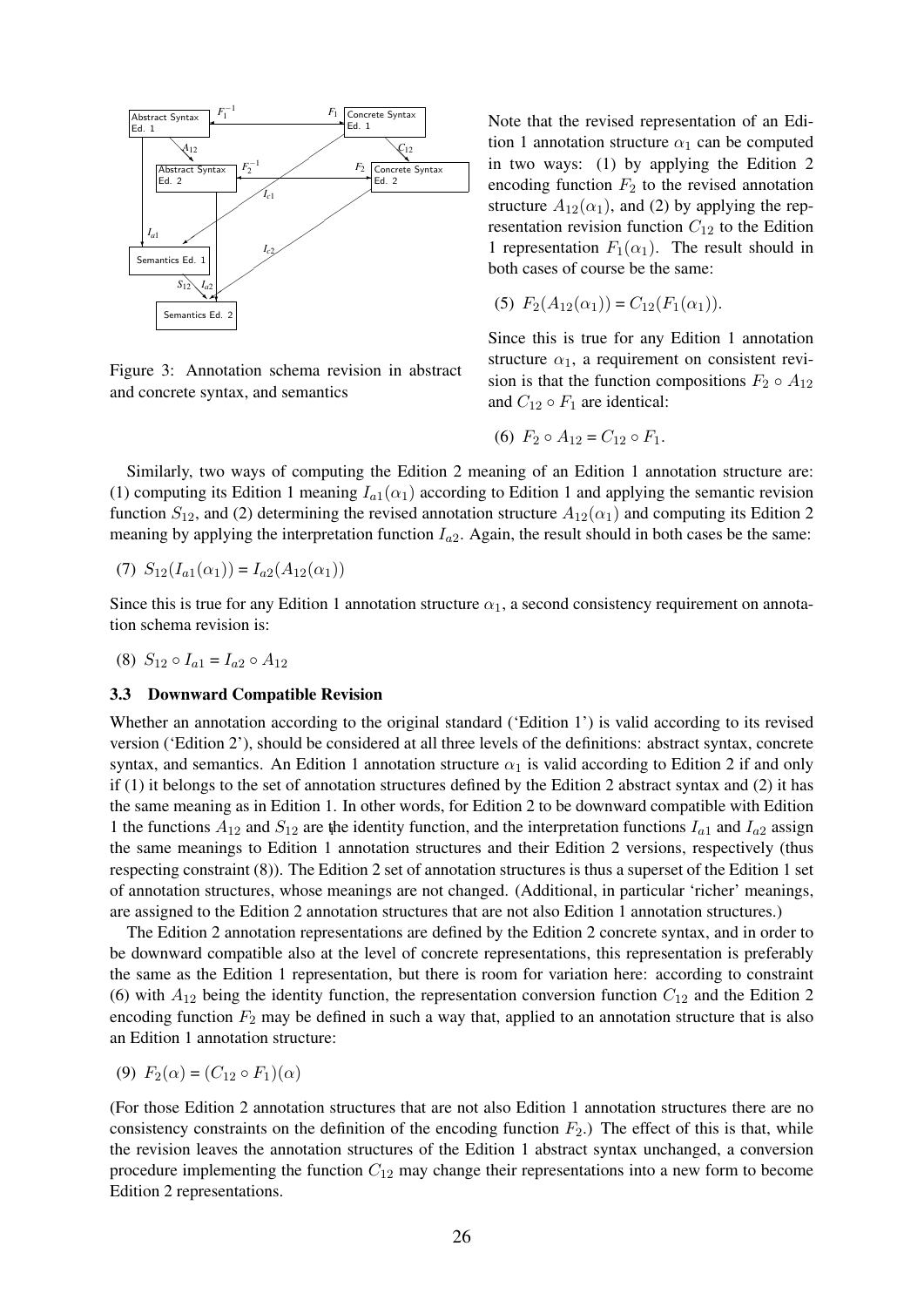Note that, if a revision of an annotation scheme consists of extensions, optional elements, and/or refinements (more fine-grained annotations, or annotations with greater accuracy), then the revised version may indeed be downward compatible in the sense described here; if, by contrast, the revision includes corrections of errors in the earlier version, then the revised edition is not entirely downward compatible. The revisions of ISO 24617-2 recommended in this paper can all be viewed as extensions, including new optional elements, and refinements, leading to a downward compatible Edition 2.

# 4 Accuracy of Annotations

## 4.1 Dependence Relations

# 4.1.1 Dependence Relations for Feedback

ISO 24617-2 defines a feedback act as a *"dialogue act which provides or elicits information about the sender's or the addressee's processing of something that was uttered in the dialogue"*. A feedback act is thus a dialogue act in either the auto-feedback or the allo-feedback dimension. Moreover, it defines the feedback dependence relation as the *"relation between a feedback act and the stretch of communicative behaviour whose processing the act provides or elicits information about"*. The feedback dependence relation serves to identify this "something that was uttered in the dialogue". This is illustrated in (10), where the segment "The first train to the airport on Sunday" in S's utterance repeats material from C's question, which can be interpreted as a positive auto-feedback act by which S indicates to have understood which train C wants to know the departure time of.

(10) C: Do you know what time the first train to the airport leaves on Sunday? S: The first train to the airport on Sunday is at 6:15.

The annotation of S's utterance thus considers this segment as a functional segment, with the communicative function *autoPositive*, and with a feedback dependence relation to what C said. However, ISO 24617-2 does not consider segments other than *functional* segments, so rather than a dependence relation to the corresponding (discontinuous) segment in C's utterance, the feedback dependence relation uses the smallest functional segment that includes the repeated material - in this case C's entire utterance. This is rather inaccurate. It is therefore recommended that ISO 24617-2 Edition 2 should include the possibility to refer to non-functional segments, whose relevance comes from the fact that they are referred to by feedback acts – "reference segments".

# 4.1.2 Dependence Relations for Own and Partner Communication Management

Reference segments are also needed for the accurate annotation of Own Communication Management acts and Partner Communication Management acts. For example, the accurate annotation of a selfcorrection (in the OCM dimension) or a partner correction (in the PCM dimension) requires the specification of the dialogue segment that is corrected, which may very well be a single word or morpheme.

# 4.1.3 Types of Dependence Relations

ISO 24617-2 defines the functional dependence relation as the *"relation between a given dialogue act and a preceding dialogue act on which the semantic content of the given dialogue act depends due to its communicative function."* Examples of such dialogue acts are the inherently responsive acts such as answers, (dis-)confirmations, (dis-)agreements, corrections and the acceptance or rejection of requests, offers, and suggestions.

Auto- and allo-feedback acts, which in a different sense are also responsive, come in two varieties: those whose communicative function is specific for these dimensions (*AutoPositive, AutoNegative, AlloPositive, AlloNegative, FeedbackElicitation*) and those whose communicative function is a general purpose function, such as *Question* (for clarification), *CheckQuestion*, or *Confirm*. The two varieties aare illustrated by the examples in 11):

(11) a. G: the turn left just above the adobe huts F: okay [AutoPositive]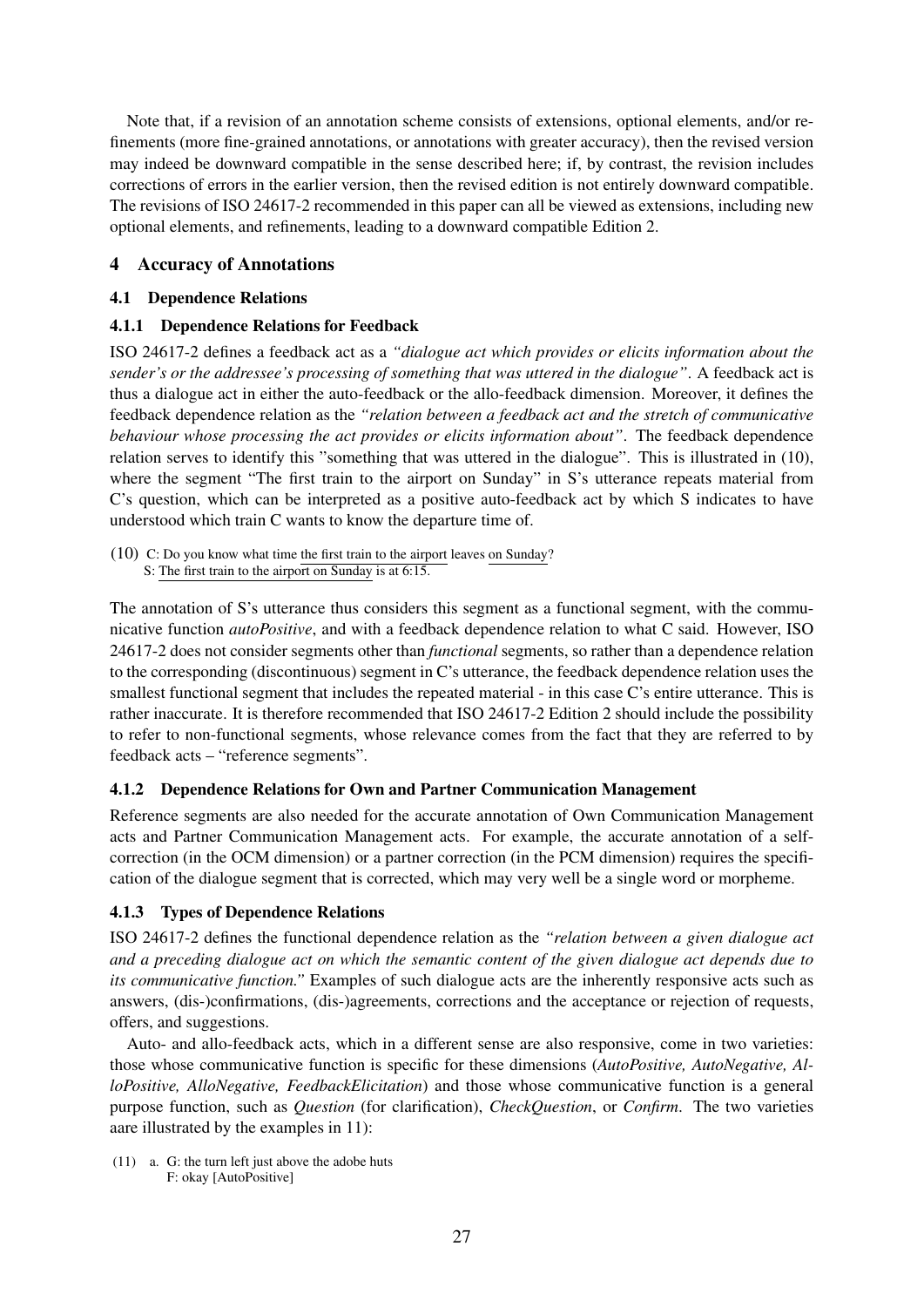- b. C: Best before nine on Monday, or else on Tuesday
	- S: Monday before nine you said? [Auto-Feedback, CheckQuestion]
	- C: That's right. [Allo-Feedback, Confirm]

The specification in ISO 24617-2 could be understood as saying that for the latter type of feedback act, if it has a responsive communicative function, like the *Confirm* act in (11b), then it should be annotated as having both a functional and a feedback dependence relation. This was not intended, however. In such cases the functional dependence relation, required for interpreting the responsive act, identifies the material that the feedback is about, so the use of both would be redundant. The same applies to dialogue acts in the OCM and PCM dimensions with a responsive communicative function. It is therefore recommended that the assignment of functional and feedback dependence relations should be specified more accurately than in ISO 24617-2 Edition 1, as follows:

- 1. For all dialogue acts in the Auto-Feedback, Allo-Feedback, OCM or PCM dimension:
	- (a) if the communicative function is a responsive one, then assign a *functional* dependence relation to the dialogue act that is responded to;
	- (b) if the communicative function is a general-purpose function but not a responsive one, or is dimension-specific for Auto-Feedback, Allo-Feedback, OCM or PCM, then assign a *feedback* dependence relation to the material that is reacted to.
- 2. In all other cases do not assign a dependence relation.

Note that, according to this specification, a feedback dependence relation is assigned to a feedback question like the CheckQuestion in (11b).

#### 4.2 Rhetorical Relations

The dialogue acts that make up a dialogue are often rhetorically related. ISO 24617-2 supports the marking up of rhetorical relations (also know as *discourse relations*) as an optional addition to dialogue act annotation, but does not specify any particular set of relations to be used; it only specifies *how* a rhetorical relation may be marked up as relating two dialogue acts. The experience in dialogue act annotation is that rhetorical relations tend to be very important for a good understanding of the interaction. Users of the ISO scheme have often added these annotations, using a variant of the set of relations defined in ISO standard 24617-8, a.k.a. 'DR-Core'. This is a set of 18 'core' relations that are shared by many annotation schemes. It has been used in most of the dialogues in the DialogBank. Two problems were noted when annotating discourse relations in ISO 24617-2.

First, many rhetorical relations have two arguments that play different roles, for example, a Cause relation has a "Reason" and a "Result" argument. DiAML currently has no provision for indicating the roles in a rhetorical relation between dialogue acts. The DR-Core annotation scheme does have attributes and values for this purpose, so the annotation of rhetorical relations in dialogue could be made more accurate by importing some of the elements from DR-Core into DiAML.

Second, rhetorical relations may occur either between two dialogue acts, or between their semantic contents, or between one dialogue act and the semantic content of another. This phenomenon is known in the literature as the 'semantic-pragmatic' distinction. Example (12) illustrates this.

```
(12) a. 'Semantic Cause':
A: Have you seen Pete today?
    B: He didn't come in. He has the flu.
b. 'Pragmatic Cause':
A: Have you seen Pete today?
```
B: He didn't come in. He sent me a message saying that he has the flu.

This distinction can only be made in DiAML if it is extended with the possibility to say something about the semantic content of a dialogue act. This is taken up in Section 6.4.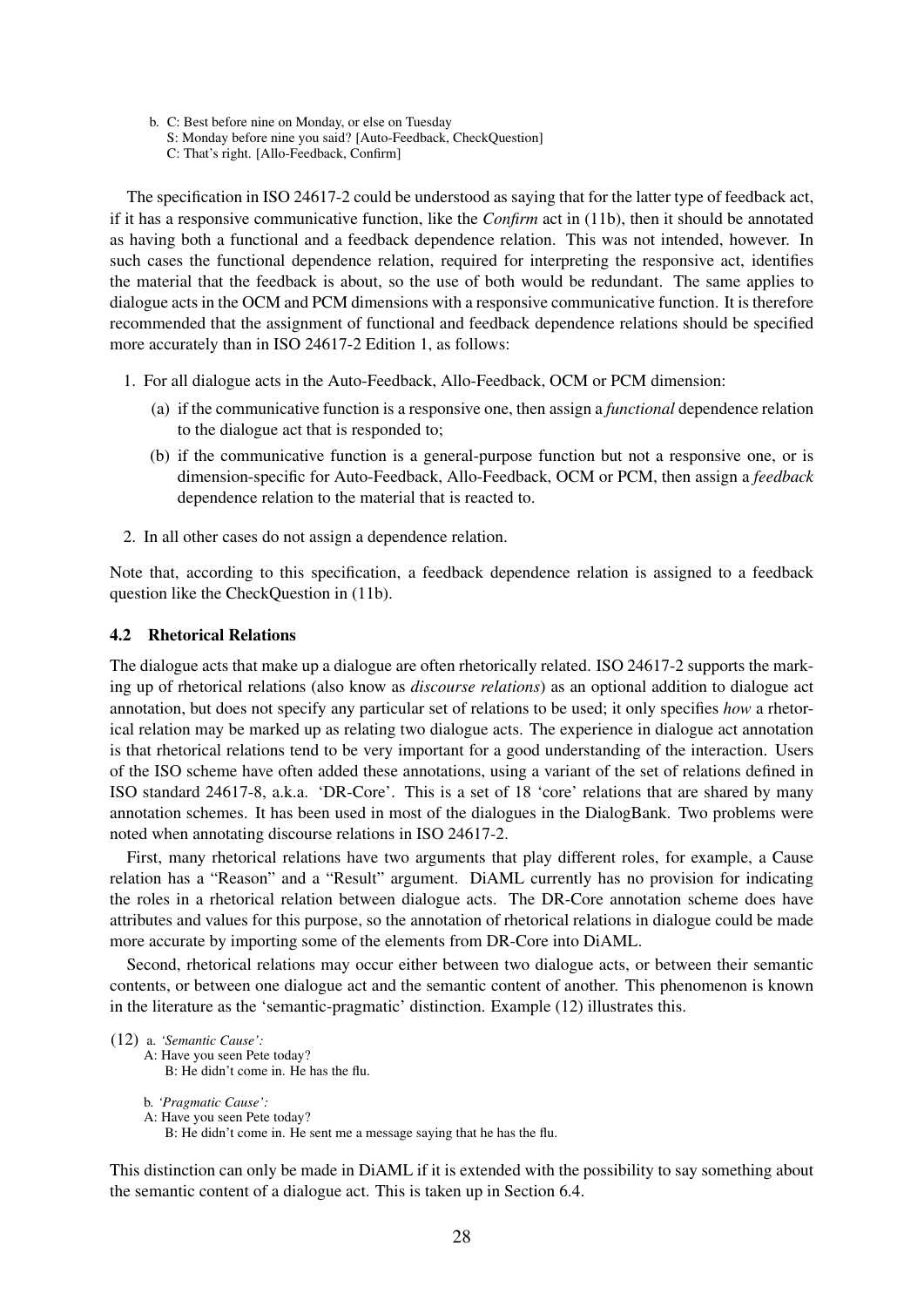#### 5 Use cases

The concepts and mechanisms defined in ISO 24617-2 can be used in at least four different situations:

- U1 manual annotation of corpus data;
- U2 automatic annotation of corpus data;
- U3 online recognition of dialogue acts by interactive systems;
- U4 dialogue management and dialogue act generation by a dialogue system.

These different use cases present different desiderata and requirements, in particular concerning the granularity of the available communicative functions. Concerning use cases U1 and U2, a trained manual annotator may bring richer background and context information to bear in the annotation process than an automatic system, and may therefore benefit from the availability of fine-grained, context-dependent communicative functions. Manual annotators with little training or experience may, on the other hand, benefit more from the use of more coarse-grained functions in order to produce consistent results.

Concerning use cases U3 and U4, for example, Malchanau et al. (2017) have shown the usefulness of DiAML as an interface language between the modules of a multimodal dialogue system, and Keizer et al. (2011) have shown the use of the  $DT^{++}$  taxonomy of communicative functions, which underlies the ISO standard, in a multidimensional Dialogue Manager. In both cases issues of granularity of the communicative functions arise, in particular in the generation of feedback acts, where the Dialogue Manager typically has detailed information about the level of processing that it would be appropriate to provide feedback about. The  $DT^{++}$  taxonomy of communicative functions distinguishes between feedback acts at five different levels of processing: (1) attention; (2) perception; (3) understanding; (4) evaluation; and (5) execution. For use cases U3 and U4 such a fine-grained set of feedback functions would be useful.

Given the restrictability that would be required from the second edition in order to be downward compatible, it follows that it is recommended to add more fine-grained concepts to the standard, and to provide use-case dependent guidelines for how to optimally make use of the concepts that the standard makes available.

## 6 ISO 24617-2 Extensions

#### 6.1 Dimensions

Users of ISO 24617-2 have mentioned two dimensions that they missed, namely Task Management, known from DAMSL, and Contact Management, known from  $DT^{++}$ . Task Management acts discuss or explain a certain task or activity that is pursued through the dialogue (as opposed to performing that task/activity). They occur for example in TV debates and in interactive games (see e.g. Petukhova et al., 2014).

Contact Management acts serve to establish and manage contact and attention. Casual conversations are known to contain a rich variety of greetings and leavetaking acts (Gilmartin et al., 2017), which often have such a function (see also the next subsection).

Since one of the attractive features of the ISO scheme is that its dimensions are 'orthogonal', Task Management and Contact Management can be added as optional additions without interfering with the existing 9-dimensional system, keeping the extended system downward compatible with the existing system, and are available in a given use case when needed.

#### 6.2 Communicative Functions

The taxonomy of communicative functions in ISO 24617-2 makes it possible to add fine-grained communicative functions without making existing annotations incompatible with the standard. Experience in applying the ISO standard has given rise to the desire to have more fine-grained communicative functions for Social Obligations Management, Discourse Structuring, and Auto- and Allo-Feedback.

ISO 24617-2 was intended to be domain-independent, applicable to a wide range of tasks and domains, and consequently does not have domain-specific communicative functions. This has been felt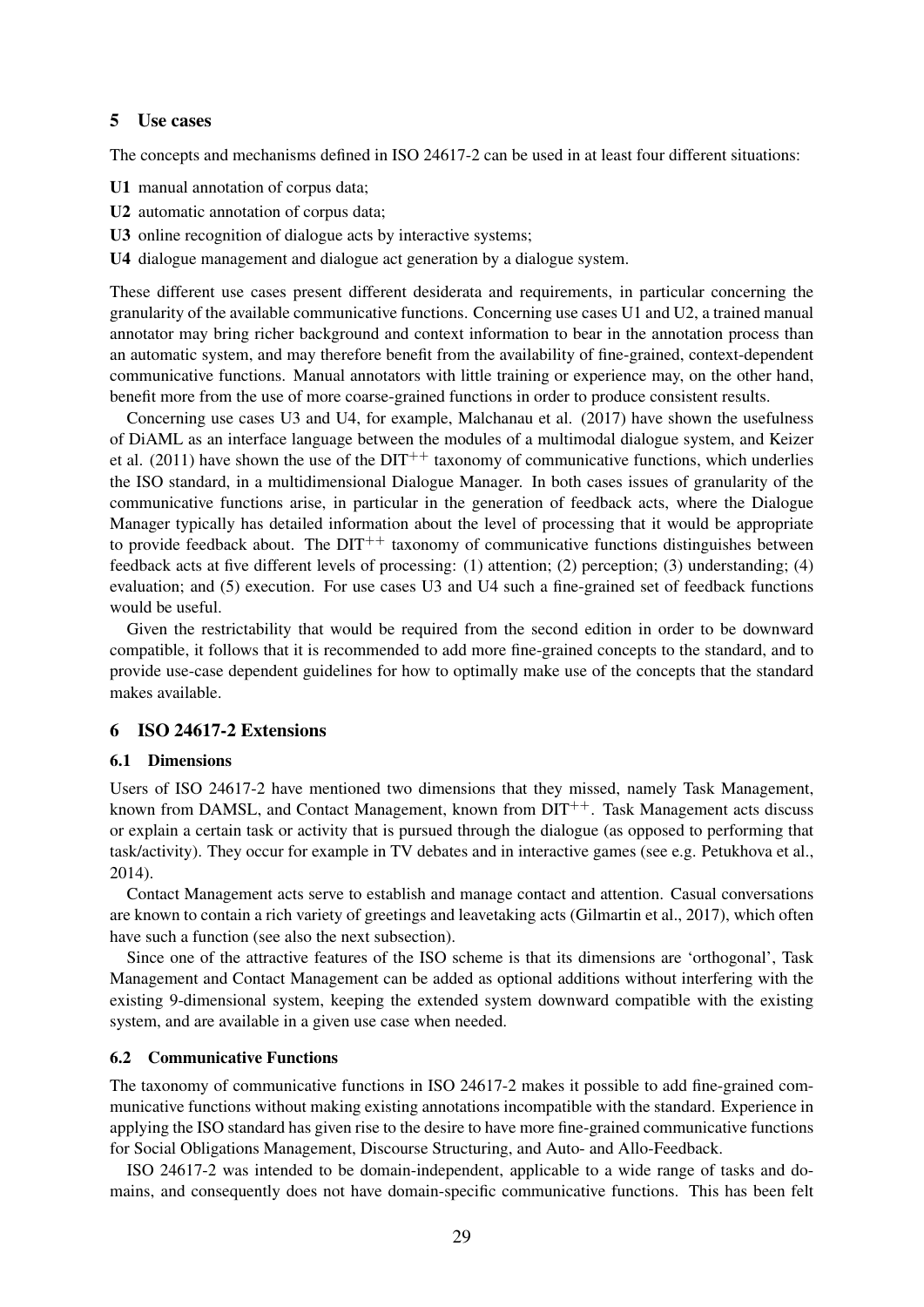as a limitation when using the concepts of the standard for online dialogue act recognition or generation. It is recommended that the documentation of the standard discusses (informatively) two ways of defining domain-specific communicative functions: (a) as a way of specifying the semantic content of a general-purpose function (as illustrated by communicative functions for negotiation in the MIB corpus (Petukhova et al., 2016) ; and (b) as a dimension-specific communicative function for the Task domain, in which case the information-state update semantics of dialogue acts with that communicative function has to be defined.

Note that there can be no objection to the introduction of some examples of task-specific communicative functions in view of the restrictability of the standard in the use of the communicative functions that it defines.

## 6.3 Qualifiers

The available qualifiers for optional representation of certainty (default: certain) and conditionality (default: unconditional) seem adequate for their intended purpose. For emotion and sentiment the DiAML concrete syntax has the optional attribute 'sentiment', for which the standard does not specify any set of possible values, let alone a semantics, which makes the use of sentiment qualifiers Type III optional. For specifications of possible sets of emotion and sentiment values, and for more sophisticated annotation of the affective aspects of dialogue behaviour, it is recommended to look to EmotionML.

EmotionML, the W3C standard for annotating emotion (Baggio et al., 2014), does not prescribe the use of any particular set of emotion values, but supports the articulate annotation of emotions using alternative sets of values. Moreover, EmotionML is explicitly aimed at supporting the integration of emotion descriptions with other annotations. It would be attractive to extend the possibility to annotate emotion and sentiment (especially in multimodal dialogue) in DiAML by allowing EmotionML expressions in the concrete syntax of DiAML as optional elements of Type III that represent emotions with reference to dialogue acts.

#### 6.4 Semantic Content

In dialogue act theory, a dialogue act is formally defined as a 8-tuple of which one of the elements is a semantic content (see Bunt, 2014). ISO 24617-2 focuses on the functional meaning of dialogue acts, and therefore annotates dialogue acts in DiAML (in the abstract syntax) as 7-tuples (see Section 2), leaving out the semantic content. For use in dialogue annotation (use cases U1 and U2) and for online recognition of dialogue acts (use case U3) this seems appropriate, but in online use in the dialogue management of a dialogue system (use case U4), there is a need to be able to specify information about the semantic content of dialogue acts. It is therefore recommended to explore the possibilities of extending DiAML with semantic content information. This has for example been done in the Virtual Negotiation Coach (Petukhova et al., 2017), where semantic content is specified by a set of attribute-value pairs that represent the state of a negotiation.

It may be noted that the semantics of dialogue act annotations is defined in a way that expects the specification of a semantic content as the argument of an update function, defined by the 7-tuples used in DiAML, namely as a mechanism for updating the dialogue participants' information states with that content. From a semantic point of view, it is thus fairly straightforward to extend DiAML with the semantic content of dialogue acts. Moreover, when DiAML is used in a dialogue system, the way in which semantic content is specified can be customized for the system's application domain.

The marking up of semantic content would mean in the concrete syntax the introduction of a <semanticContent> element which can be used e.g. for the improved annotation of rhetorical relations as follows (annotating B's utterance in example (12a)) :

(13)  $\langle$ dialogueAct xml:id="da2" target="#s2" sender="#b" addressee="#a" dimension="task" communicativeFunction="answer" functionalDependence="#da1"> <dialogueAct xml:id="da3" target="#s3" sender="#b" addressee="#a" dimension="task" communicativeFunction="inform" >

<sup>&</sup>lt;event xml:id="e3" target="#s3" type="ill" />

<sup>&</sup>lt;semanticContent dialogAct="#da3" content="#e3"/>

<sup>&</sup>lt;DRLink rel="cause" reason="#e3" result="#da2" />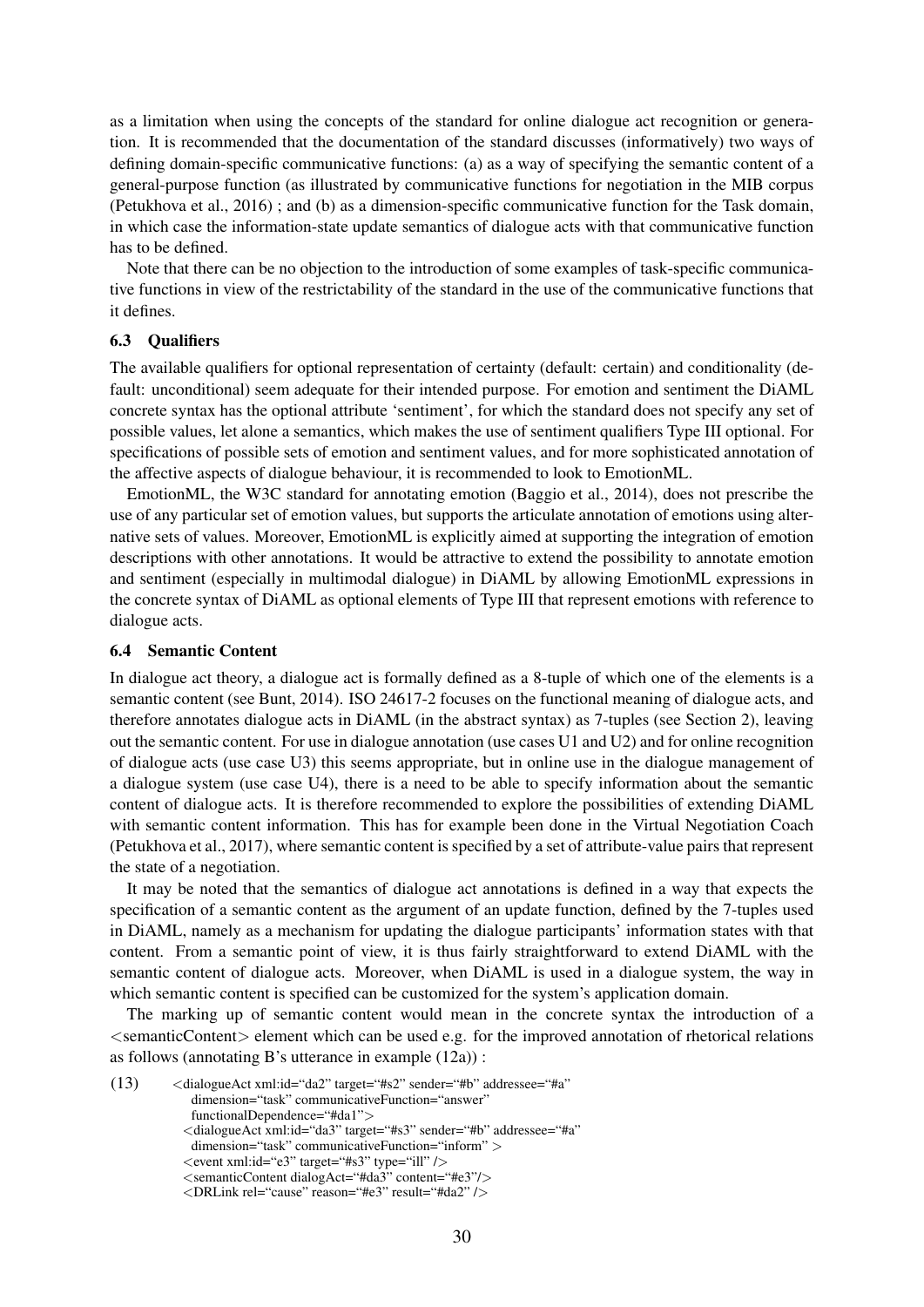The  $\le$ event $\ge$  element introduced in (13) for specifying information about the semantic content of a dialogue act could be the same as, or a simplified version of, the element with the same name that is used in the ISO standards for time and events (ISO 24617-2, see also Pustejovsky et al., 2010), for annotating semantic roles (ISO 24617-4, see also Bunt & Palmer, 2013), and for spatial information (ISO 24617- 7, see also Pustejovsky et al., 2013), and that has also been proposed for the annotation of modality (Lapina & Petukhova, 2017) and quantification (Bunt et al., 2017). This suggests that the introduction of <semanticContent> and <event> elements, with their underlying abstract syntax and semantics, may open the possibility to specify quite detailed information about the semantic content of dialogue acts.

#### 7 Conclusions and Perspectives

In this paper we have considered the requirements for a revision of the ISO standard for dialogue act annotation. One of the requirements is that, where possible, a second edition should be downward compatible with the original (current) version of the standard. The notion of compatibility between annotation schemes was analysed and related to the properties of extensibility, restrictability, and optionality.

Applying the ISO 24617-2 scheme in various use cases, such as the creation of the DBOX corpus (Petukhova et al., 2014) and the ADELE corpus (Gilmartin et al., 2017), and the design of the Virtual Debate Coach (Malchanau et al., 2017) show that it would be convenient to add Task Management and Contact Management to the ISO dimensions, as well as certain communicative functions for more finegrained annotation of feedback, social obligations management, and discourse structuring.

Limitations of ISO 24617-2 were brought to light by the development of ISO standard 24617-6 for discourse relation annotation, of which rhetorical relations between dialogue acts or their semantic contents are a special case. The possibility was discussed to import elements from DR-Core into the annotation scheme for dialogue acts and to optionally add provisions for indicating the semantic content of a dialogue act. Doing so could be a step towards a more general merging of elements from annotation schemes for different semantic information, such as time and events, spatial information, semantic roles and quantification.

#### Acknowledgement

Thanks are due to the participants in a two-day meeting in April 2018 where ideas for a possible revision of ISO 24617-2 was discussed, including (besides the authors of this paper) also Pierre Albert, Shammur Chowdhury, Andrei Malchanau, and Kars Wijnhoven.

#### References

- Allen, J. and M. Core (1997) DAMSL: Dialogue Act Markup in Several Layers. Technical Report, Multiparty Discourse Group.
- Alexandersson, J., B. Buschbek-Wolf, T. Fujinami, E. Maier, N. Reithinger, B. Schmitz, and M. Siegel 1998 Dialogue acts in Verbmobil-2. Second edition. *Report 226*. DFKI Saarbrucken. ¨
- Andersson, A., M. Bader, E. Bard, E. Boyle, G. Doherty, S. Garrod, S. Isard, J. Kowtko, J. McAllister, Miller, F. Sotillo, H. Thompson, and R. Weinert (1991) The HCRC Map Task Corpus. *Language and Speech* 34, 351-366.
- Baggio, P. , Pelachaud, C., Peter, C. and Zovato, E. (2014) Emotion Markup Language (EmotionML) 1.0. W3C Recommendation, 22 May 2014, edited by F. Burkhardt and M. Schröder. http://www.w3.org/TR/emotionml/
- Bunt, H. (1994) Context and dialogue control. *Think Quarterly 3(1)*, 19-31.
- Bunt, H. (2000) Dialogue pragmatics and context specification. In Harry Bunt and William Black (eds.) *Abduction, Belief, and Context in Dialogue. Studies in Computational Pragmatics.* Benjamins, Amsterdam, pp. 81-150.
- Bunt H. (2009) The DIT<sup>++</sup> taxonomy for functional dialogue markup. In: D. Heylen, C. Pelachaud, and D. Traum (eds) *Proceedings of EDAML/AAMAS Workshop "Towards a Standard Markup Language for Embodied Dialogue Acts"*, Budapest, pp. 13–24. Available (with updates) at http://dit.uvt.nl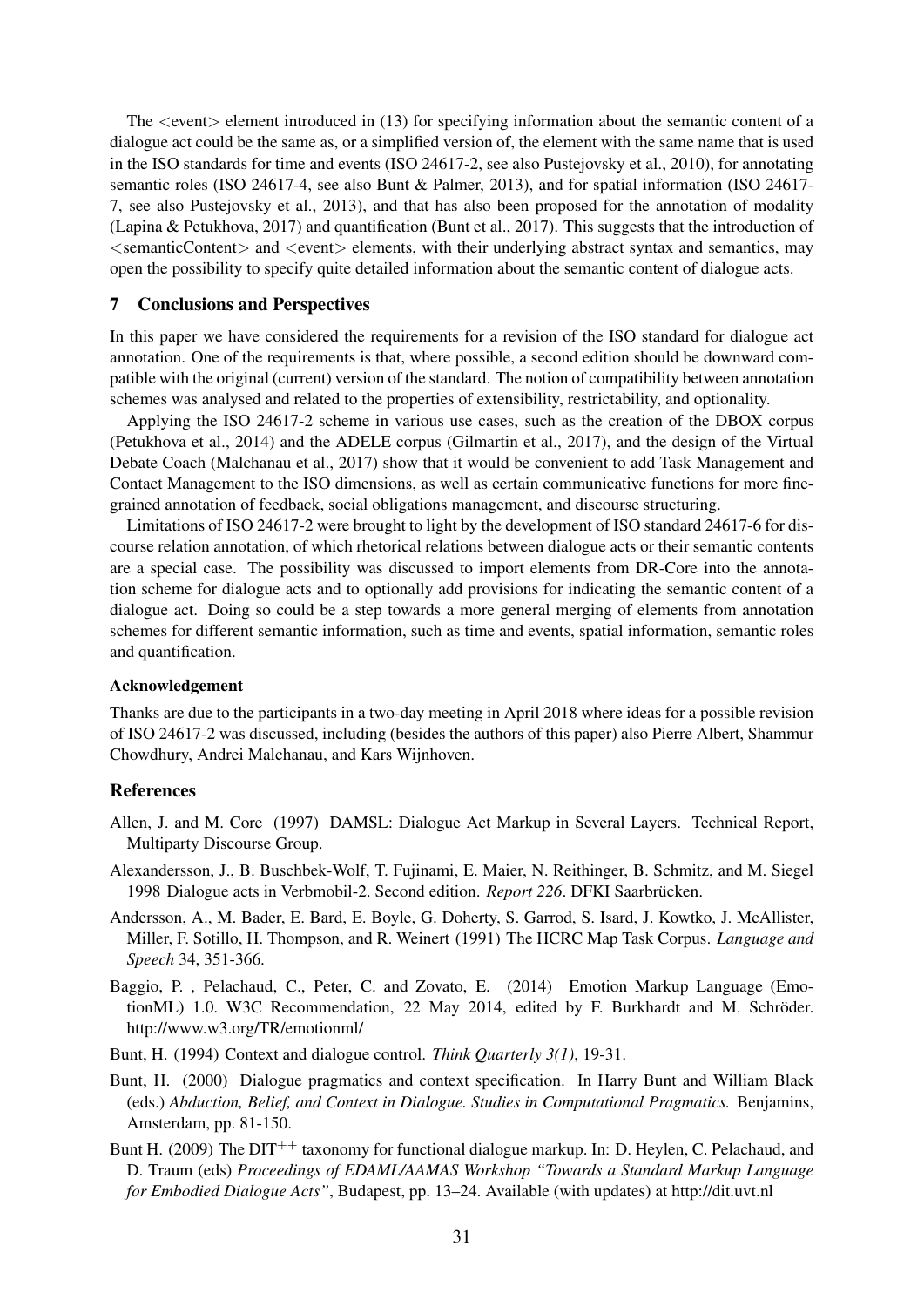- Bunt, H. (2010) A methodology for designing semantic annotation languages exploiting syntacticsemantic iso-morphisms. In A.Fang, N. Ide, and J. Webster (eds.) *Proceedings of ICGL 2010, Second International Conference on Global Interoperability for Language Resources*, Hong Kong, pp. 29-45.
- Bunt, H. (2011) The Semantics of Dialogue Acts. In *Proceedings* 9<sup>th</sup>International Conference on *Computational Semantics (IWCS 2011)*, Oxford, pp. 1-14.
- Bunt, H. (2014) A Context-change Semantics for Dialogue Acts. In Harry Bunt, Johan Bos and Stephen Pulman (eds) *Computing Meaning, Vol. 4*, Berlin: Springer, pp. 177-201.
- Bunt, H. (2015) On the principles of semantic annotation. In *Proceedings 11th Joint ACL-ISO Workshop on Interoperable Semantic Annotation (ISA-11)*, London, pp. 1-13.
- Bunt, H. (2016) The DialogBank. In *Proceedings 10th International Conference on Language Resources and Evaluation (LREC 2016)*, Portoroz, Slovenia,
- Bunt, H. (2017) Towards Interoperable Annotation of Quantification. In *Proceedings 13th Joint ACL-ISO Workshop on Interoperable Semantic Annotation (ISA-13)*, Montpellier.
- Bunt, H. and M. Palmer (2013) Conceptual and Representational Choices in Defining an ISO Standard for Semantic Role Annotation. In *Proceedings 9th Joint ACL-ISO Workshop on Interoperable Semantic Annotation (ISA-9)*, Potsdam, pp. 45-54.
- Bunt, H. and R. Prasad (2016) ISO DR-Core (ISO 24617-8): Core concepts for the annotation of discourse relations. In *Proceedings 12th Joint ACL-ISO Workshop on Interoperable Semantic Annotation (ISA-12)*, Portoroz, Slovenia, pp. 45-54.
- Bunt, H., Alexandersson, J., Carletta, J., Choe, J.-W., Fang, A., Hasida, K., Lee, K., Petukhova, V., Popescu-Belis, A., Romary, L., Soria, C. and Traum, D. (2010) Towards an ISO standard for dialogue act annotation. In *Proceedings 8*th *International Conference on Language Resources and Evaluation (LREC 2010)*, Malta, pp. 2548-2558.
- Bunt, H, J. Alexandersson, J.-W. Choe, A.Fang, K. Hasida, K. Lee, V. Petukhova, A. Popescu-Belis, L. Romary, and D. Traum (2012) A semantically-based standard for dialogue annotation. In: *Proc. 8*th *Intern. Conference on Language Resources and Evaluation (LREC 2012)*, Istanbul. ELRA, Paris.
- Bunt, H., V. Petukhova, D. Traum, J. Alexandersson (2016) Dialogue Act Annotation with the ISO 24617-2 Standard. In: D. Dahl (ed.) *Multimodal Interaction with W3C Standards*, Springer, Berlin, pp. 109-135.
- Carletta, J., A. Isard, S. Isard, J.Kowtko and G. Doherty-Sneddon (1996) HCRC dialogue structure coding manual. *Technical Report HCRC/TR-82*, University of Edinburgh.
- Dhillon, R., S. Bhagat, H. Carvey, and E. Shriberg (2004) Meeting recorder project: dialogue labelling guide, ICSI Technical Report TR-04-002.
- Gilmartin, E., B. Spillane, M. O'Reilly, C. Saam, K. Su, B.R. Cowan, K. Levacher, A.Calvo Devesa, L. Cerrato, N. Campbell, and V. Wade (2017) Annotation of Greeting, Introduction, and Leavetaking in Text Dialogues. In *Proc. ISA-13*, Montpellier.
- Ide, N. and L. Romary (2004) International Standard for a Linguistic Annotation Framework. *Natural Language Engineering* 10: 221-225.
- ISO 24610 (2006) *Language Resource Management: Feature structures*. International Standard. International Organisation for Standardisation ISO, Geneva.
- ISO 12620 (2009) *Terminology and other language and content resources Specification of data cateories and management of a Data Category Registry for language resoures*. International Standard. International Organisation for Standardisation ISO, Geneva.
- ISO 24612 (2010) *ISO 24612: Language resource management: Linguistic annotation framework (LAF)*. International Organisation for Standardisation ISO, Geneva.
- ISO 24617-1 (2012) *ISO 24617-1: Language resource management Semantic annotation framework – Part 1: Time and events.* International Organisation for Standardisation ISO, Geneva.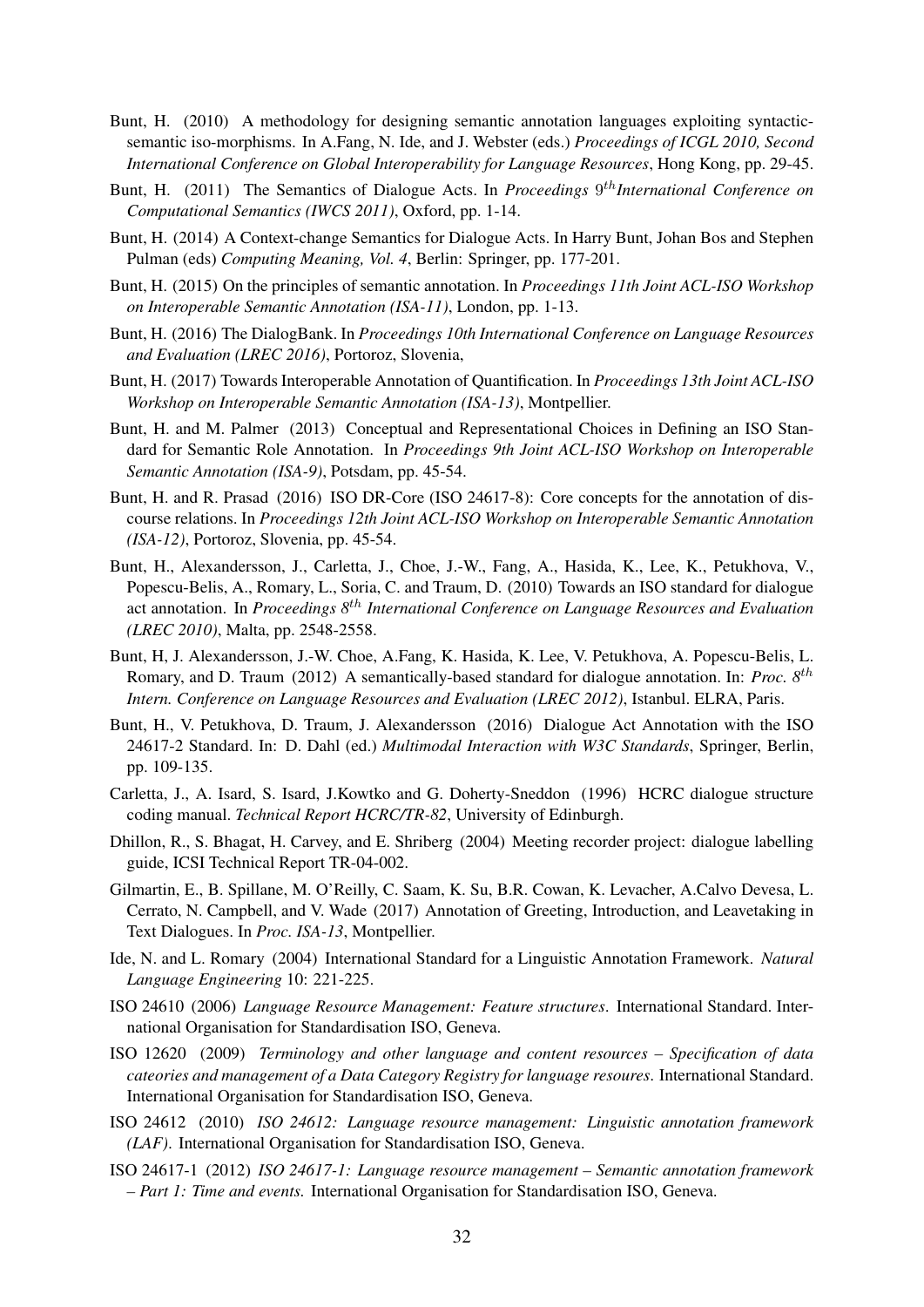- ISO 24617-2 (2012) *ISO 24617-2: Language resource management Semantic annotation framework – Part 2: Dialogue acts.* International Organisation for Standardisation ISO, Geneva.
- ISO 24617-4 (2014) *ISO 24617-4: Language resource management Semantic annotation framework – Part 4: Semantic roles.* International Organisation for Standardisation ISO, Geneva.
- ISO 24617-6 (2016) *ISO 24617-6: Language resource management Semantic annotation framework – Part 6: Principles of semantic annotation.* International Standard. International Organisation for Standardisation ISO, Geneva.
- ISO 24617-7 (2015) *ISO 24617-7: Language resource management Semantic annotation framework – Part 7: Spatial information (ISOspace).* International Organisation for Standardisation ISO, Geneva.
- Jurafsky, D., E. Schriberg, and D. Biasca (1997) *Switchboard SWBD-DAMSL Shallow-Discourse-Function Annotation: Coders Manual*, Draft 13. University of Colorado, Boulder.
- Keizer, S., H.Bunt and V. Petukhova (2011) Multidimensional Dialogue Management. In A. van den Bosch and G. Bouma (eds.) *Interactive Multi-modal Question Answering*, Springer, Berlin, pp. 57-86.
- Lapina, V. and V. Petukhova (2017) Classification of Modal Meaning in Negotiation Dialogues. In *Proceedings 13th Joint ACL-ISO Workshop on Interoperable Semantic Annotation (ISA-13)*, Montpellier.
- Malchanau, A., V. Petukhova, and H. Bunt (2017) 'Virtual Debate Coach design: Assessing multimodal argumentation performance.' In *Proceedings International Conference om Multimodal Interaction ICMI 2017*.
- Petukhova, V., C. A. Stevens, H. de Weerd, N. Taatgen, F. Cnossen, A. Malchanau (2016) Modelling Multi-issue Bargaining Dialogues: Data Collection, Annotation Design and Corpus. *LREC 2016.*
- Petukhova, V. and A. Malchanau and H. Bunt (2014) Interoperability of Dialogue Corpora through ISO 24617-2-based Querying. In *Proceedings 9*th *International Conference on Language Resources and Evaluation ( LREC 2014*, Reykjavik, pp. 4407-4414.
- Petukhova, V., Gropp, M., Klakow, D., Eigner, G., Topf, M., Srb, S., Moticek, P., Potard, B., Dines, J., Deroo, O., Egeler, R., Meinz, U., Liersch, S., Schmidt, A. (2014) The DBOX Corpus Collection of Spoken Human-Human and Human-Machine Dialogues. In *Proceedings 9*th *International Conference on Language Resources and Evaluation ( LREC 2014*, Reykjavik.
- Petukhova, V. and L. Prévot, and H. Bunt (2011) Discourse Relations in Dialogue. In: *Proceedings 6th Joint ACL-ISO Workshop on Interoperable Semantic Annotation (ISA-6)*, Oxfor, pp. 80-92.
- Pustejovsky, J., J. Moszkowicz,, and M. Verhagen (2013) A linguistically grounded annotation language for spatial information. *Traitement Automatique des Langues* 53: 87-113.
- Pustejovsky, J., K. Lee, H. Bunt, and L. Romary (2010) ISO-TimeML: An International Standard for Semantic Annotation. In: *Proceedings Seventh International Conference on Language Resources and Evaluation (LREC 2010)*, Malta. ELRA, Paris, pp. 394–397.
- Wijnhoven, K. (2016) Annotation Representations and the Construction of the DialogBank. MA Thesis, Tilburg University.